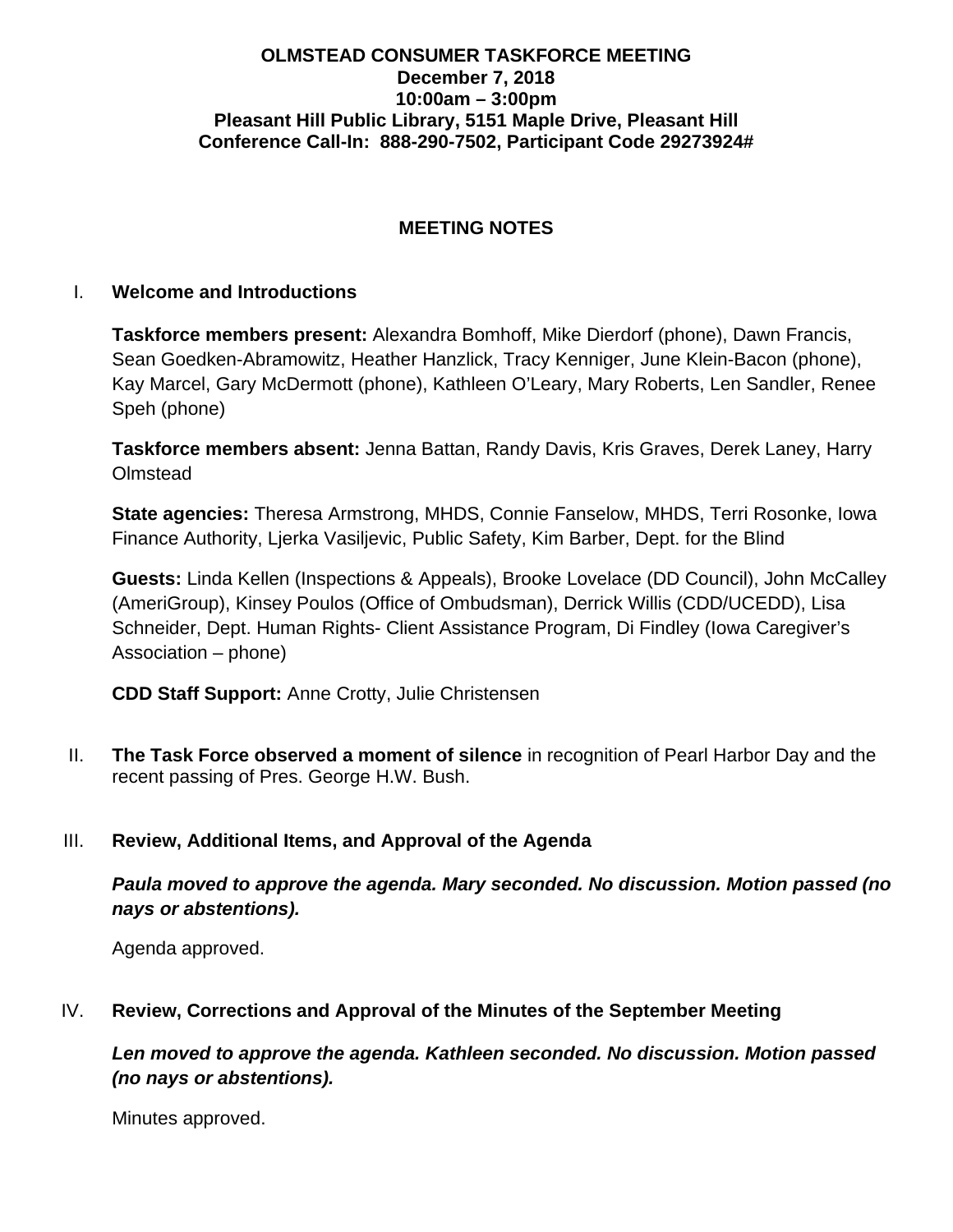## V. **CDD Staffing Updates**

#### **Welcome Anne.**

CDD transition – Julie & Derrick

#### VI. **Letter of Support for Paralyzed Veterans of America grant**

The group reviewed the letter of support, which was written by the Executive Committee. ICATER is the lead applicant. Easterseals Iowa (ESI) is also involved in this project, as is Kevin Dalin (former Task Force member). Videos will be produced through this project, and these will be available to everyone.

No concerns were noted by the Task Force.

#### VII. **Iowa and Cannabis –** Mary Roberts

Mary started a non profit organization (Families and Autism Advocates for Cannabis Treatment (FAACT) to advocate for the inclusion of individuals with autism in the list of qualifying conditions for Cannabidiol.

On Nov. 2, the Iowa Medical Cannabidiol Board voted to recommend that the state include Autism to the list of approved eligible conditions. Current eligible conditions include cancer, seizures, Crohn's disease, untreatable pain, MS, HIV/AIDS, ALS, Parkinson's and any terminal illness w/ <1yr life expectancy.

Mary shared two letters in support of this. (see attachments).

The next Iowa Board of Medicine meeting will be on December 13-14, which Mary will be attending.

Mary asked that the Task Force also submit a letter of support.

#### *Len moved to approve sending a letter of support. Kathleen seconded.*

Discussion:

- Paula noted that this provides people with disabilities an additional tool to make living in the community an option This is a good point to include in the letter.
- Sean asked what research is available regarding the positive impact of medical cannabis for individuals with autism. This is also a good point to include the letter. o ACTION ITEM:
	- Mary will forward information about available research to the group.
- Kay noted that there have been several articles in the DM Register recently. Kay shared a story about a family who has been notified by the provider that they will no longer be supported in an individual setting due to the insufficient reimbursement rates from the MCO.
- Heather commented that the development of a statement that can be used by families and self-advocates could be helpful when interacting with drug & alcohol substance abuse counselors. Heather would love to work on this with other members of the Task Force. Additionally, from a multicultural perspective, there is need for more research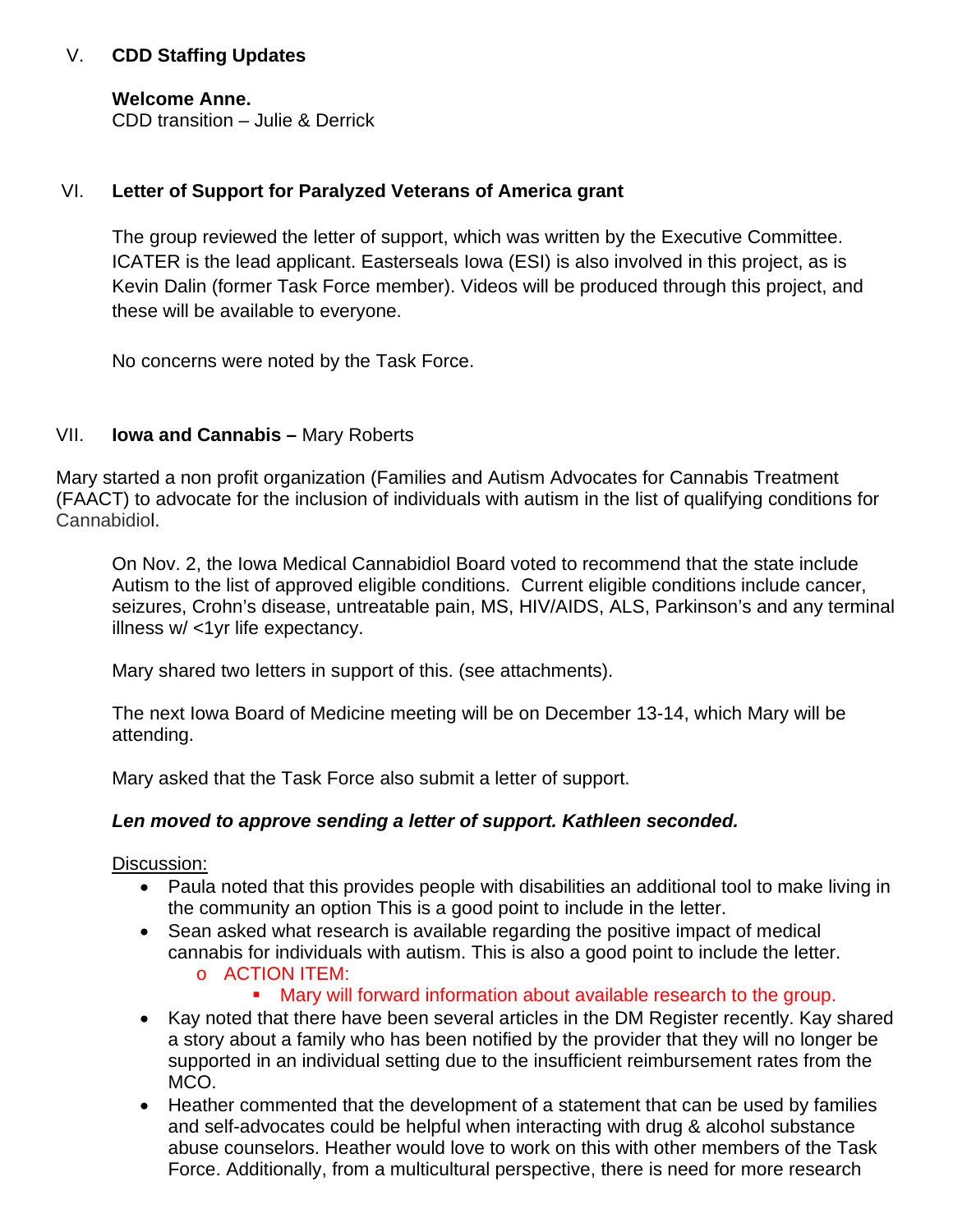related to the impact on different populations. It may be helpful to work with tribes that may have used marijuana for ceremonial or medicinal purposes.

- Mary shared the concern that there are multiple psychotropic drugs that are legal to provide to individuals with autism, but medical cannabis is not currently allowed (yet there have been no reported deaths as a result of using it).
- Mari asked if there is any movement around education and outreach to medical providers on this topic?
	- o Mary noted that IDPH has reported that it is very difficult to find medical providers who will prescribe CBD oil and insurance does not cover it.
- Mary shared that a photo ID is required to pick up CBD oil, but you can call IDPH to apply for a waiver if it is difficult for the person using CBD oil to obtain a state ID.
- Heather noted the need to connect to other diversion initiatives across the states. There are many young people, especially young people of color, that are self-medicating.
- Paula asked if there are other committees working on this issue from an advocacy perspective, which the Task Force might connect with around this issue.
- Mary shared that Families and Autism Advocates for Cannabis Treatment, Autism Society of Iowa, and the Iowa Chapter of Mothers Advocating Medical Marijuana for Autism are also supporting this effort.
- Alexandra mentioned that privacy is a concern when there are several individuals living together in a congregate care model. Sometimes individuals are hospitalized for longer than needed, which increases the cost of care.
- Len shared that IDPH has put out multiple resources on this topic that are easily available online.

# *Motion passed (no nays or abstentions).*

# VIII. **DHS / IME Updates** – Theresa Armstrong

Update on Legislative Reports that are being submitted to the General Assembly in advance of the upcoming legislative session:

- Senate File 504 (report posted on the DHS website on September 3)
	- o This Senate File required the regions to develop local community plans, to spend down balances; and to report outcomes; and for DHS to develop a Complex Services Work Group.
	- o All MHDS regions submitted reports in Oct. 2017; they moved forward on what they had in their plans
		- Theresa noted that the regions' plans aligned well with the recommendations of the Complex Services Work Group.
	- o Regions noted that the process of reporting outcomes was beneficial in opening the doors of communication with the jails and hospitals.
		- **Tracy inquired what the barriers to collecting data have been.** 
			- Theresa noted that definitions have been difficult to navigate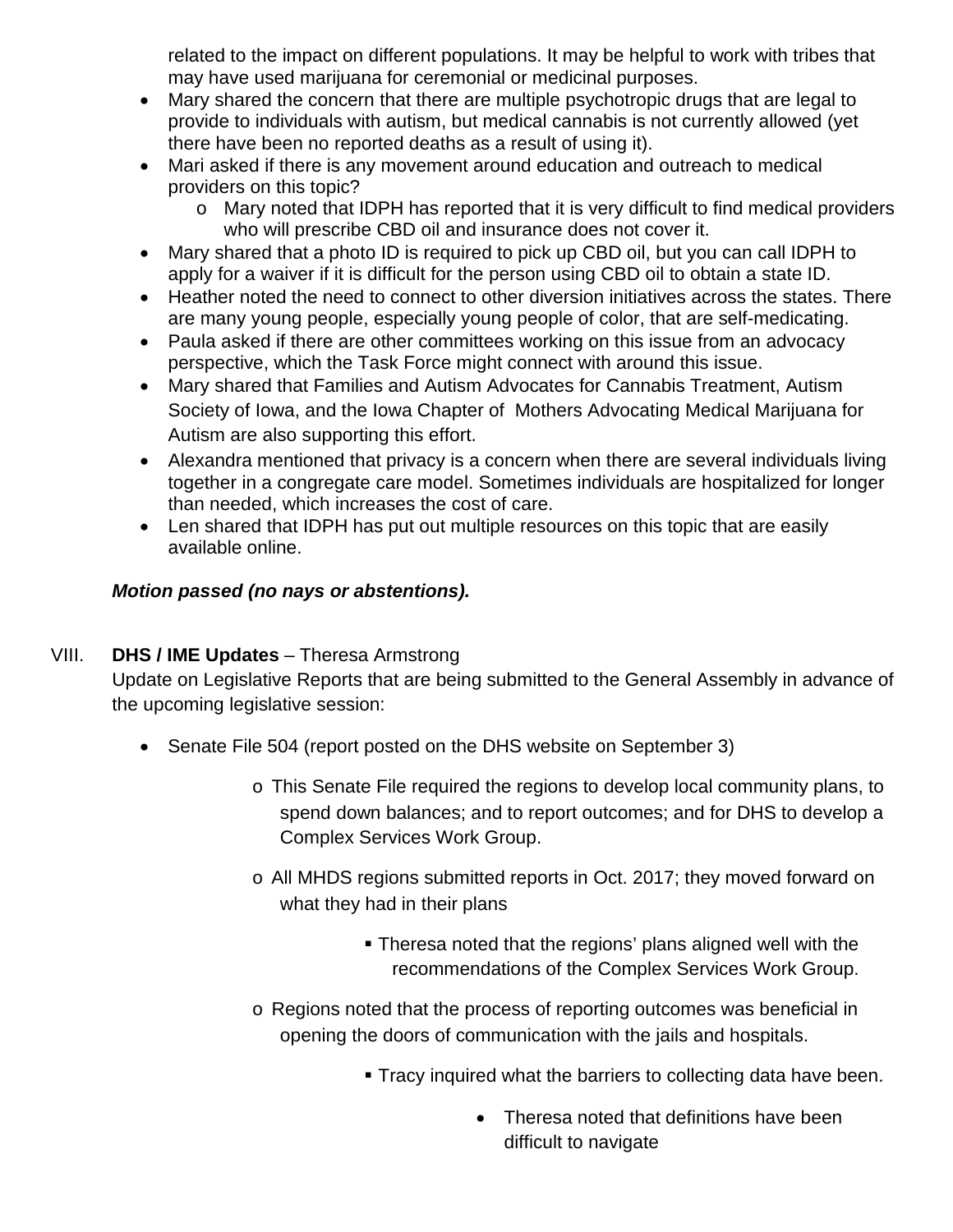- House File 2456 Complex Support Services
	- o Calls for the development in the regions of Assertive Community Treatment Teams (ACT), access centers, comprehensive community-based services, and sub-acute and intensive residential service homes.
	- o All regions are actively working on planning now.
- **•** 5 developing (meaning there are dates and milestones set); 8 regions planning for access centers
- 11 ACT teams currently covering 33 counties, with an additional 11 teams in development.
- 41 counties w/ mobile response teams (8 regions); 3 regions planning; additional counties are planning.
- **23 hour holding and observation: 50 beds, 3 in development, 8 regions have access.**
- • Community based crisis stabilization: 2 counties in development
- • Crisis stabilization residential: 85 beds, 19 in development
- Sub-acute 10 regions actively planning 9 beds, 16 in development, 3 facilities submitted letters of intent to be licensed
- Intensive residential services homes 1 Region developing, 9 planning
	- Access centers and intensive residential service homes must have crisis stabilization, care coordination, and not eject or reject consumers. They must instead develop skills in the workforce to manage behaviors.
- DHS developed rules for all of these services, as well as access guidelines.
	- o These rules were adopted by the MHDS Commission yesterday and they go into effect on March 1, 2019.
- Tertiary Care Work Group (Psychiatric Intensive Care)
	- o Work group released their report on Sept. 30.
	- o This group is addressing the need for intensive inpatient psychiatric care and in-patient services for individuals when the regular acute care services are not working.
- Children's Mental Health System strategic plan
	- o Submitted Nov. 15.
	- o This group looked at the development of a children's system (0-18), with universal screening related to behavioral health, and consistent core services identified.
	- o Local governing (MHDS Regions) is the recommendation for the governing body of the system.
	- o Timeline:
	- o By July 2020, screenings will be provided for all children.
	- o By July 2020 crisis services will be available.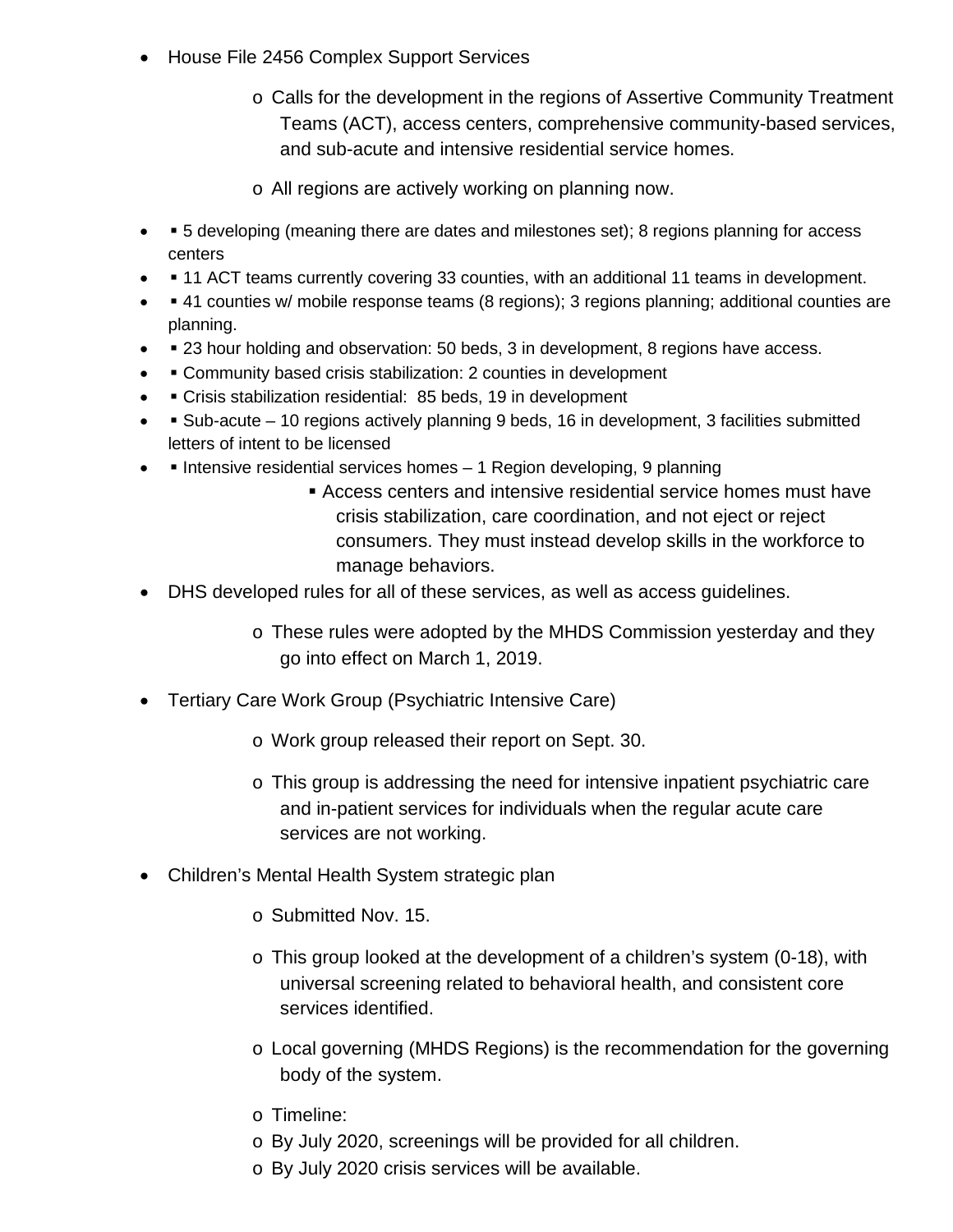- o By July 2020, a system of care concept will be used,
- o By October 2020, eliminate the CMH waiver waitlist and expand the system of care statewide.

#### Discussion:

- o Paula asked if all regions utilize the same eligibility criteria.
	- Theresa explained that eligibility is outlined in the Rules (Chapter 25), not noted that assessments are local.
- o Sean shared how difficult it is to find, train and keep consistent staff in intensive settings, and wondered whether the reimbursement rates are high enough to support these services. Sean also expressed concerns with co-locating individuals with serious behavioral needs, and wondered if there is an opportunity for a higher reimbursement rate if a higher individualized level of supports are needed.
	- Theresa noted that these individuals are eligible for the highest tier in habilitation or ID waiver; but that rate may be a challenge for some individuals. Regions will work with the MCOs on this issue. Individual situations would be addressed through the regions & MCOs and may be addressed through an Exception to Policy.
- o Kay noted that there is perhaps a flaw in the model, as individuals with significant behavioral concerns tend to do better in individualized or smaller settings. The congregate model is done to control cost, but there may be an impact on individuals in terms of increasing incidents and crises.
	- Mary inquired whether there are models from other states that have looked to address this.
	- Sean will monitor issue to determine how the Taskforce can support providers.
		- Theresa noted that there are already some models within Iowa.
- o Renee asked about how CMH waiver capacity and challenges with workforce
	- Theresa noted that workforce is a challenge, and it was discussed by the Board but not addressed within the recommendations.

## IX. **Setting 2019 Meeting Schedule**

• The group discussed whether to keep the existing schedule (beginning in January) or to have the next meeting in February due to today's meeting being rescheduled.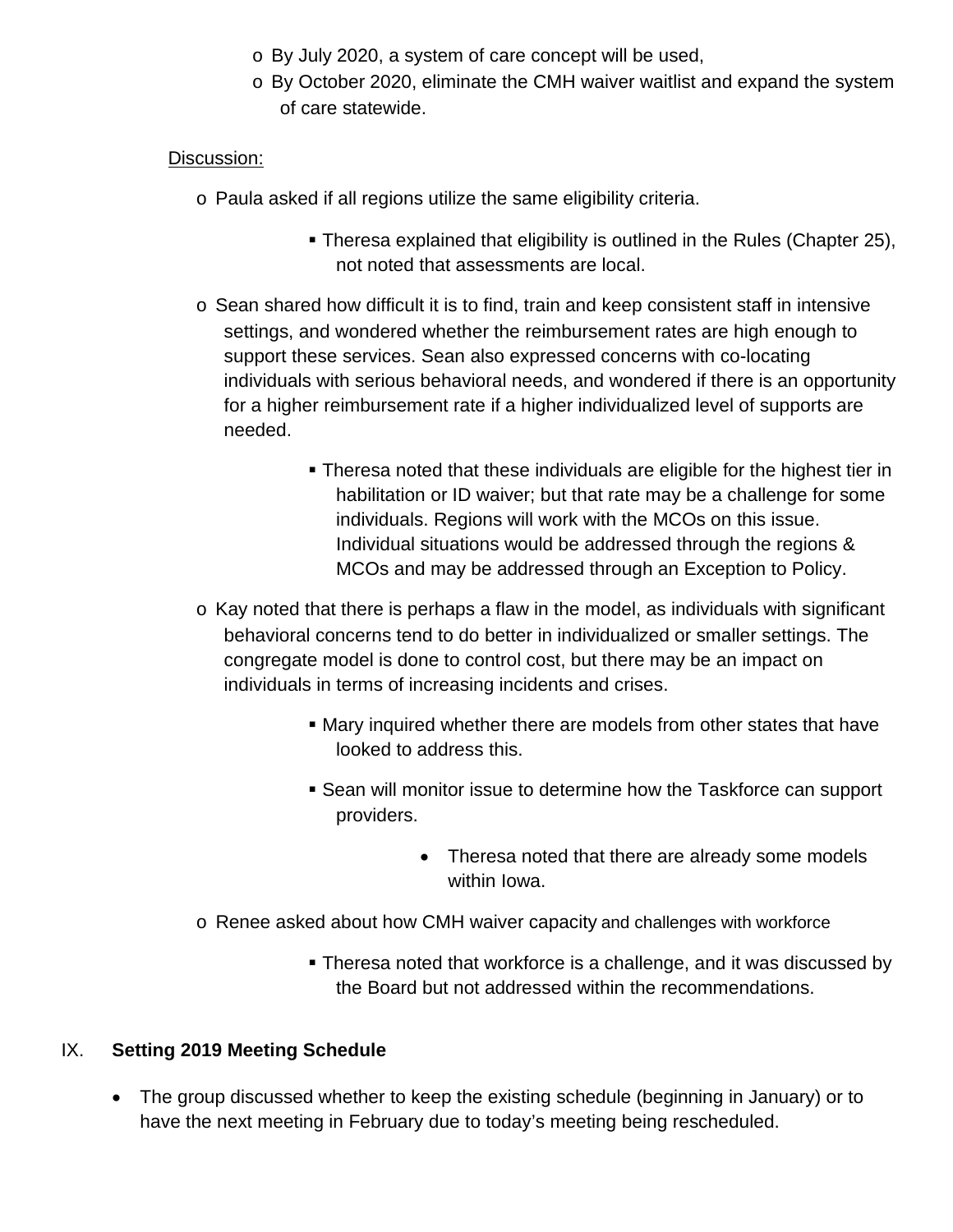- The group felt that meeting in January would be beneficial for the purposes of setting legislative priorities. Continuing every other month, on the 2<sup>nd</sup> Friday of the month, the schedule would be:
	- o January 11
	- o March 8
	- o May 10
	- o July 12
	- o September 13
	- o November 8

# *Kay moved that the Task adopt the 2019 meeting schedule as discussed. Paula seconded. No discussion.*

*Motion passed (no nays or abstentions).*

Action item:

• Anne/Julie to send the meeting schedule out to the group.

# X. **Taskforce Committee Reports**

- A. Executive Committee Report No report
- B. Medicaid Committee Report No report
- C. Olmstead Plan Committee Report No report
- D. Community Access Committee Report No report

# XI. **State Agency Reports**

- Kim (DOB) Dept. of the Blind made a \$2.5 million budget request for the upcoming fiscal year (\$80k increase from last year) with the goal of adding a  $6<sup>th</sup>$  independent living teacher
	- o Noted that the State appropriation has declined. There were 9 teachers in 2012, but the number dropped to 4 in 2017. This decreased in support resulted in an increased time between visits to 6+ weeks.

Discussion:

- o Dawn asked whether the drive time is a challenge since there are only 5 teachers currently covering the state.
	- Kim agreed that this is a factor in the time between sites. Most teachers spend about half of their time traveling from one location to another.
- Teri (Iowa Finance Authority)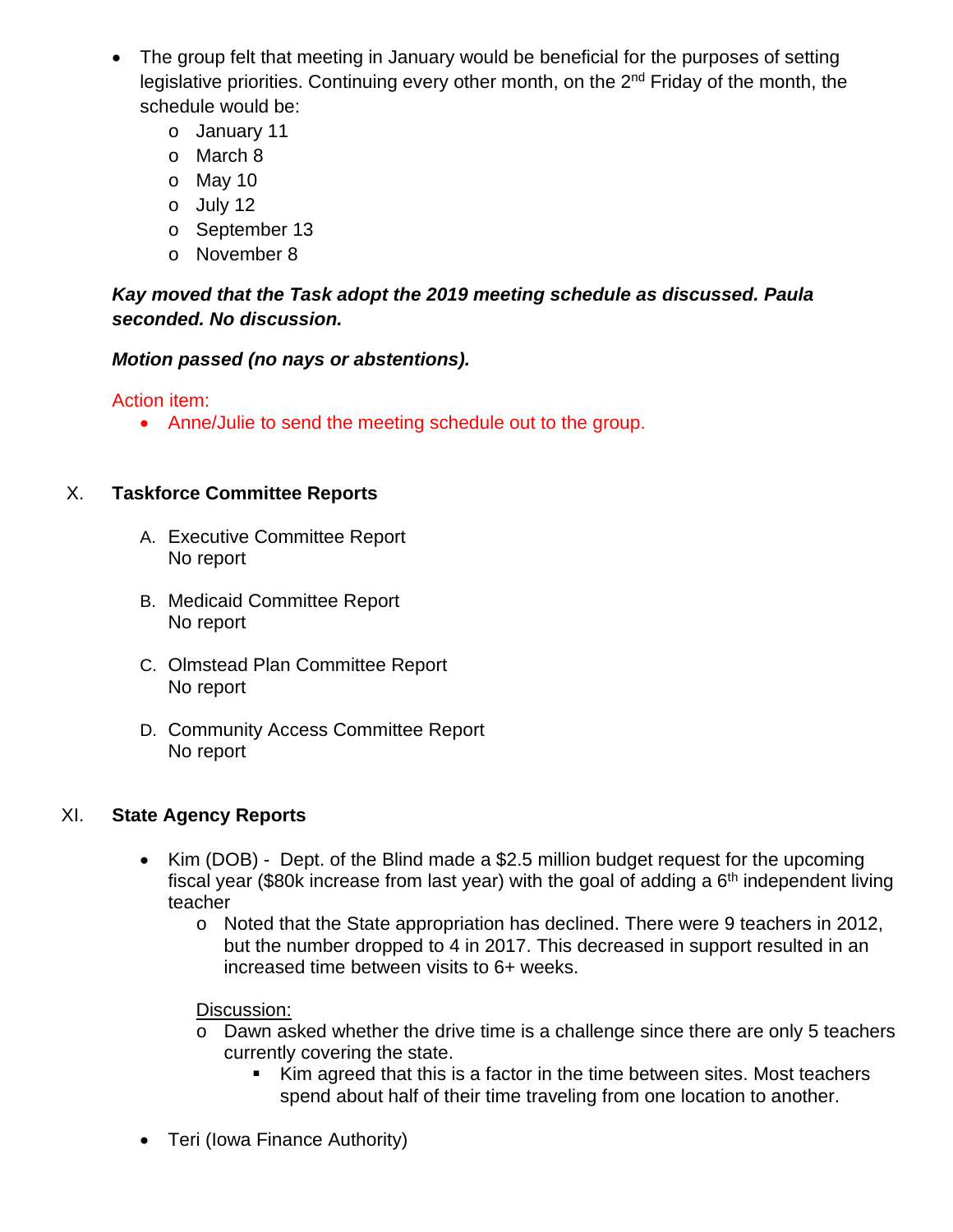- The HCBS Rent Subsidy Program encouraged new applications to be submitted from persons with disabilities receiving services under a Medicaid Waiver who are paying more than 30% of their income toward rent and might qualify for rental assistance. There are now 340 approved participants in the HCBS Rent Subsidy Program, with 107 of those participants having been added to the program since July
	- 1. There are currently 56 applicants on the waiting list.
		- o Analysis of impediments to fair housing is in final stages of development. They received adequate feedback from the statewide survey.

## XII. **Taskforce Member Reports**

• Dawn – reminded the group that open enrollment for health insurance is open until Dec. 15, and it is not being well advertised, Please help to get the word out.

## o ACTION ITEM:

- **Please be thinking about legislative priorities for the Task Force between now** and the Jan. 11 meeting.
- Len Sent an email re: the unified state rules for seclusion and restraints in schools. Len read the draft rules to the group. A fact sheet will be put together on this. The Board will approve and publish the new rules for public comment. The group worked on defining what is considered a reasonable scenario for the up of seclusion and restraints.
	- o Mary asked if parents impacted were involved in the work group. Mary also thanked the group for including BOTH seclusion and restraints, as restraints are often left out of the conversation but are equally potentially harmful.
	- o Len shared that parents were not specifically part of the group, but many members of the groups shared stories and experiences to ensure that perspective was captured.
	- o Mari shared that ASK Resource Center receives a lot of calls about this issue, so is grateful that this is moving forward.

## o ACTION ITEMS:

- Anne/Julie to forward the email, with the draft rules, to the updated distribution list. Feel free to circulate this information with others.
- **Please review and provide feedback to Len to share with the work group.**
- **EXECT** Len will keep the group updated as to when the rules are published and open for public comment.
- Paula noted the Des Moines Register piece on elder abuse, which was written by Len, and shared her personal experience,
	- o Len noted that the College of Public Health was a partner on this piece.
	- Kay Iowa Parents for People is an informal group of parents of adult children who share concerns regarding what is happening to services under managed care. The group now has a Facebook Page. The group is for siblings as well. The group is started to identify legislative priorities for the coming year, which will focus on addressing case management stability and decrease in funded services & supports. Link: https://www.facebook.com/groups/IowaParentsforPeople/
	- o Mary asked if the group meets in person or online? And is there an email list?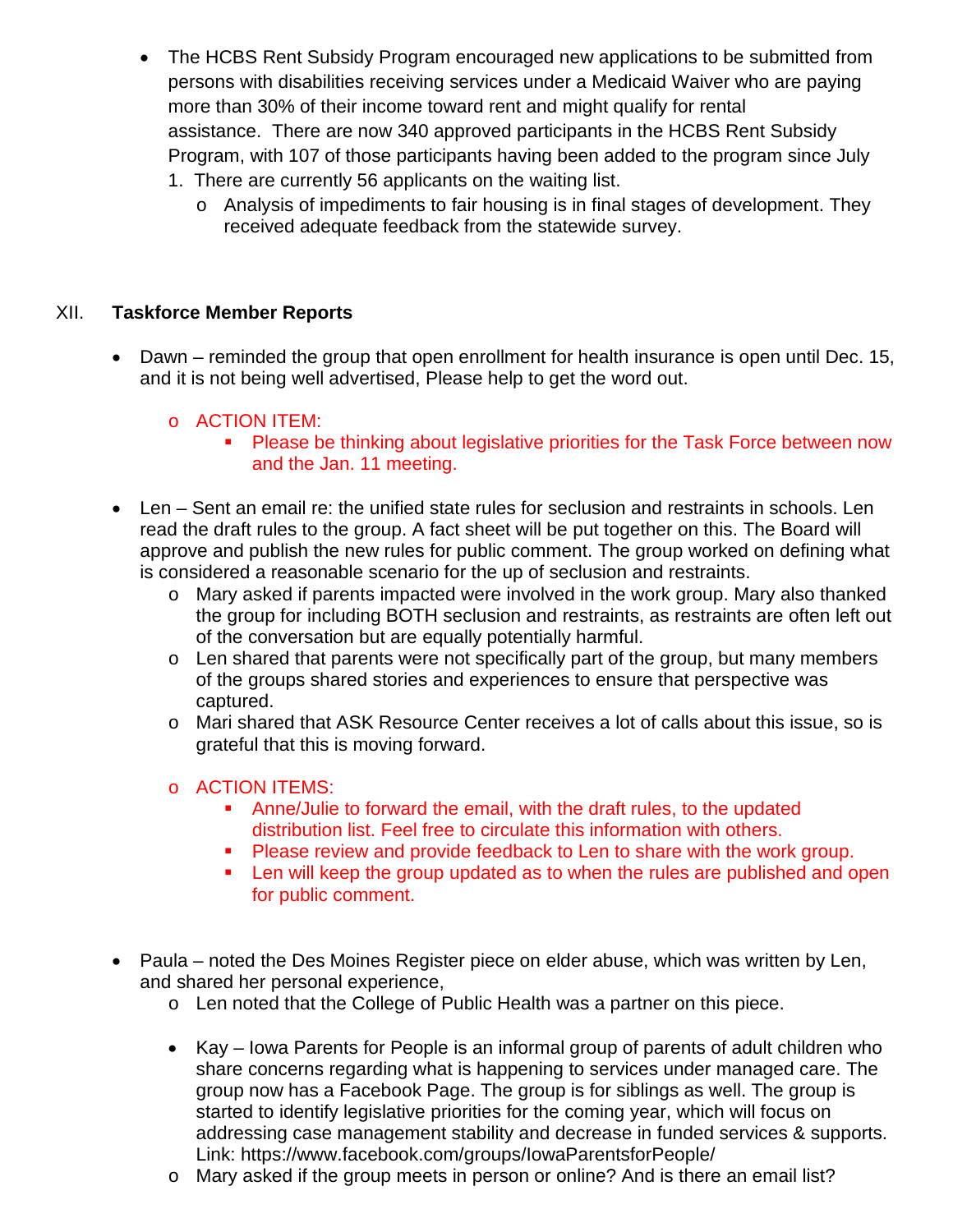- Kay shared that there was an in-person meeting, but this is difficult. There is an email list
- o Kay also mentioned concerns that the current
- o ACTION ITEM:
	- Website is out of date, but Kevin Dalin will work with Anne on getting this updated.
- Mary Tracy and Mary were planning to meet with DRI regarding the 7.5 hour issue, as discussed at a previous last meeting. Mary wondered whether this is still an issue/priority for the group?
	- o Tracy added that individual situations need to be referred to DRI to be looked at and investigated.
	- o Paula noted that this issue could be taken to the Oversight Committee and shared as part of the public comment section of their meeting. The Medicaid Advisory Committee is another potential avenue to explore.
		- Kay noted that the 2<sup>nd</sup> meeting of the year is next week. She also suggested that the comments be submitted in writing.

# o ACTION ITEM:

- Mary will draft an email, and forward to Anne for distribution to the group.
- Heather App called Vitals is open to individuals with disabilities that allows then to describe what they need in an emergency situation.
- Paula Together We Can Conference will be Saturday, May 4. There will be a strand for self-advocates, and financial assistance is available.
	- o Dawn expanded that the Heartland Self Advocates Regional Network (HSRN) will be offering a follow up conference as well during May 31 – June 2 in Independence, MO. There is interest in identifying self-advocates who will commit to attending both. These individuals will need to agree to be part of follow-up, in an effort to create a leadership network within the state. Funding will pay for food, travel, and personal assistance services as needed.

# XIII. **Public Comment**

- Brooke Lovelace (DD Council) Wondered if the Autism Society of Iowa has submitted a letter of support related to the medical cannabis initiative? Also, the 99-county sweep will start the beginning of the year, please let Brooke know if you'd like to host in your county.
	- o Mary noted that the Autism Society of Iowa approved unanimously to provide a letter. Autism Speaks and the Iowa Regional Autism Assistance Program declined to write a letter of support, citing a need for more research (per follow-up with Mary).
	- o
- John McCally (AmeriGroup) Noted an increase in demand for consumer options. However, there is a shortage of independent brokers in Iowa. Please access your networks to find potential brokers. Veridian CCO web page has additional information and resources.
	- o Mary asked whether the MCOs would consider hiring folks to serve in this role.
		- John noted that the Federal Code requires that these be individual brokers. They must also be an Iowa Resident, register with IME, and go through an online training.